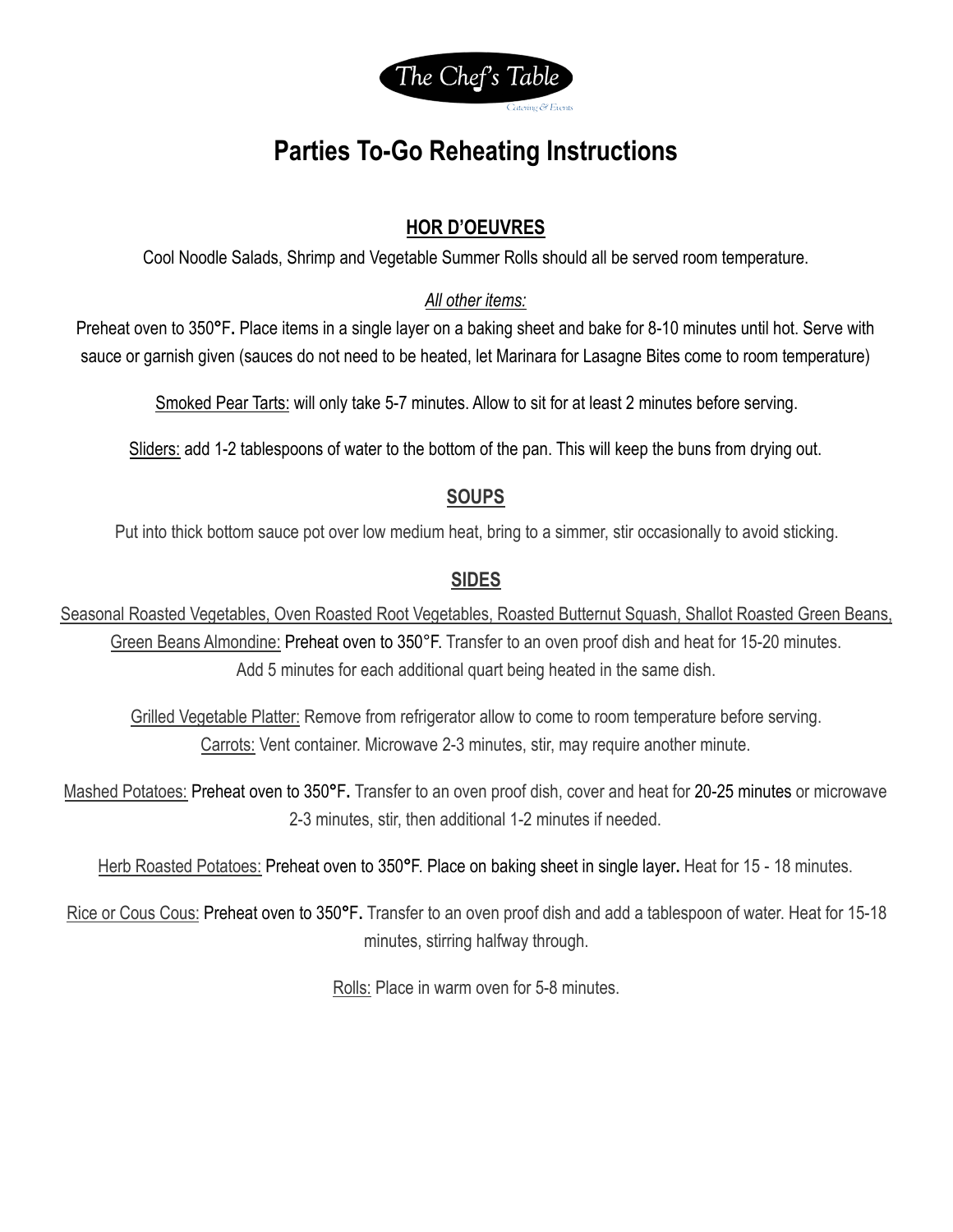## **ENTREES: POULTRY**

Baked Chicken Penne, Chicken Broccoli and Penne: Preheat oven to 350°F. Bake 40-45 minutes covered stirring halfway. Uncover the Baked Penne Chicken for the last 10 minutes.

Chicken Piccata and Marsala: Preheat oven to 350°F. Heat for 35-40 minutes covered.

Cider Brined Boneless Turkey: Preheat oven to 350°F. Vent lid and heat 30-35 minutes.

## **ENTREES: BEEF**

Filet of Beef Platter: Serve room temperature with Horseradish Cream. Sirloin: Preheat oven to 350°F. Heat for 15-20 minutes. Let rest for 5-10 minutes before slicing. Beef Bourginon and Short Ribs: Preheat oven to 325°F. Heat covered for 35 – 40 minutes. Teriyaki Tips: Preheat oven to 350°F. Heat covered for 20 - 25 minutes.

# **ENTREES: CURED AND SMOKED BBQ**

Full Racks of Ribs: Preheat oven to 325°F. Keep wrapped and heat for 20 - 30 minutes. BBQ Sauce is best at room temperature.

Beef Brisket: Preheat oven to 350°F. Remove plastic but leave foil in place. Heat for 50-60 minutes. Heat BBQ Sauce in small sauce pot over low heat until slow simmer, stir occasionally.

Pulled Pork & Pulled Chicken: Preheat oven to 325°F. Heat covered for 30-40 minutes, stirring halfway through. Do not heat rolls. Serve coleslaw on the side.

Chicken Quarters: Preheat oven to 325°F. Heat for 35-40 minutes. BBQ sauce is best served room temperature.

Jerk Chicken Thighs: Preheat oven to 325°F. Heat uncovered for 20 -30 minutes.

Bacon Slabs: Preheat oven to 325°F. Bake uncovered for 30-40 minutes. Slice or use as an ingredient in other dishes.

Sausage, Peppers & Onions: Preheat oven to 350°F. Bake uncovered 15-20 minutes. Stir halfway through

## **ENTREES: VEGETARIAN**

Pasta Primavera, and Bowtie: Preheat oven to 350°F. Heat with vented cover for 35-40 minutes, stir half way.

Black Bean Cake: Preheat oven to 350°F. Bake uncovered with caviar for 15-20 minutes.